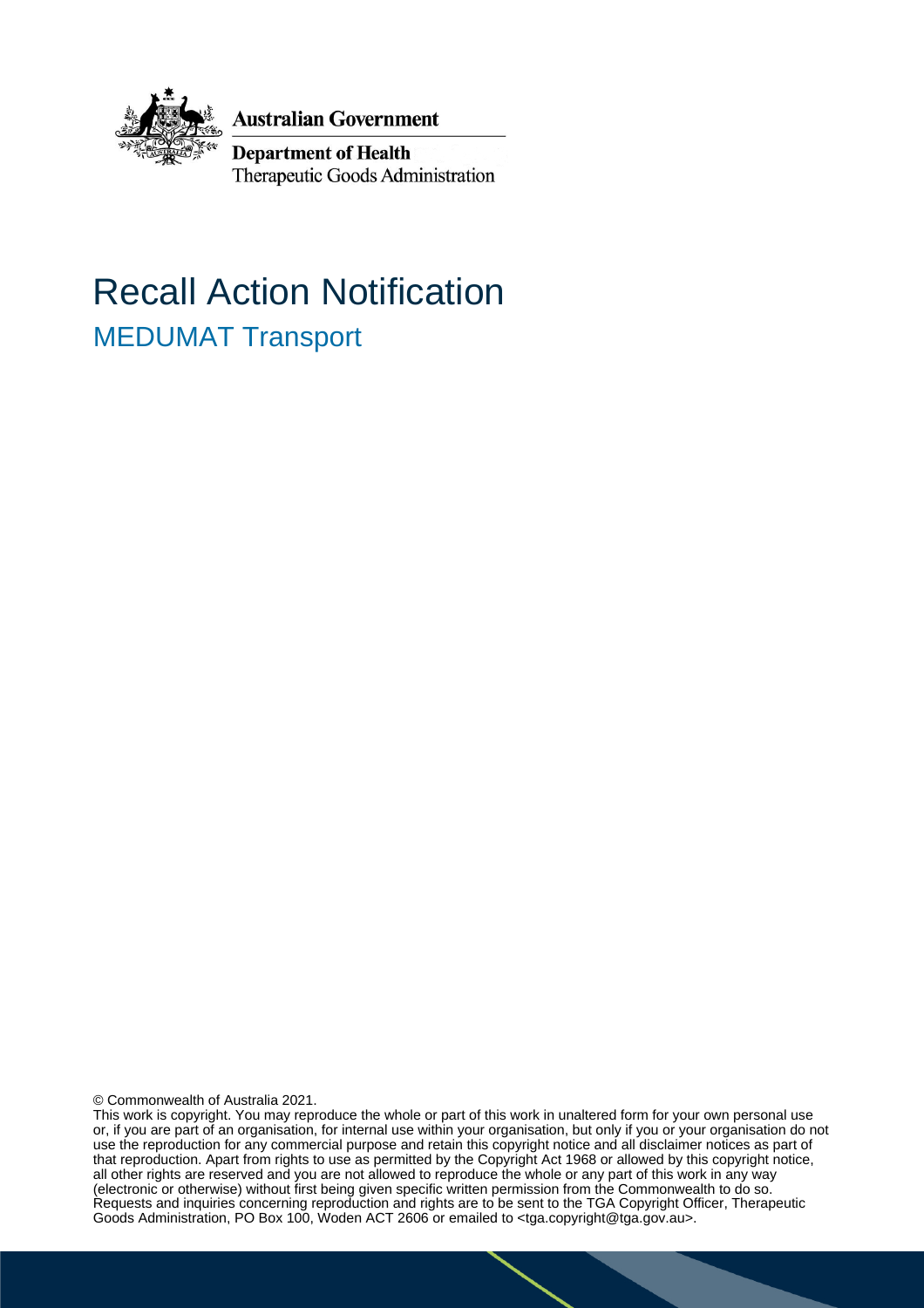## **Important information on the System for Australian Recall Actions**

**The TGA publishes information about therapeutic goods supplied in the Australian market that have been subject to a recall action in a publicly searchable database.**

**Recall action means action taken by the responsible entity (being the person who is responsible for taking the recall action) to resolve a problem with therapeutic goods supplied in the Australian market that have, or may potentially have, deficiencies relating to safety, quality, efficacy (performance) or presentation.**

- **Recall actions include: the permanent removal of therapeutic goods from supply in the market, the taking of corrective action in relation to therapeutic goods (such as repair, modification, adjustment or relabelling) and, in the case of medical devices that have been implanted into patients, the issuing of a hazard alert containing information for health practitioners on how to manage patients.**
- **More information about Australian recall actions is available at <**http://tga.gov.au/safety/recalls-about.htm**>**
- **If you are taking a medicine, using a medical device or have had a medical device implanted into you, that is the subject to a recall action, and you have any concerns you should seek advice from a health professional. <**http://www.healthdirect.org.au/**>**

#### **About the release of this information**

While reasonable care is taken to ensure that the information is an accurate record of recall actions that responsible entities have reported to the TGA or of which the TGA has become aware, the TGA does not guarantee or warrant the accuracy, reliability, completeness or currency of the information or its usefulness in achieving any purpose. To the fullest extent permitted by law, including but not limited to section 61A of the Therapeutic Goods Act 1989, the TGA will not be liable for any loss, damage, cost or expense incurred in or arising by reason of any person relying on this information.

The information contained in the SARA database is released under s 61(5C) of the Therapeutic Goods Act 1989. Copyright restrictions apply to the System of Australian Recall actions (SARA) <http://tga.gov.au/about/websitecopyright.htm>.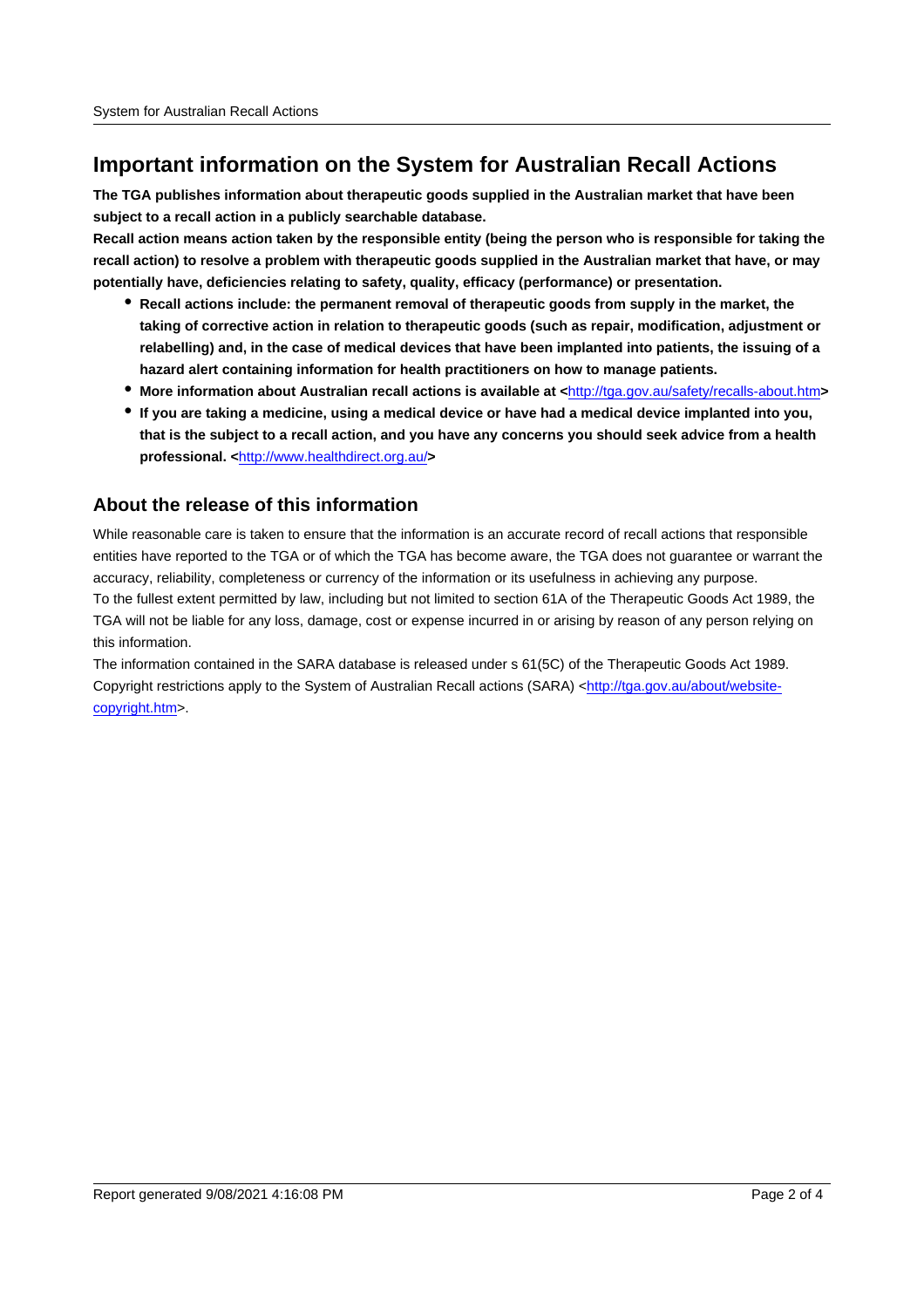# **Recall detail**

| <b>Type of Producti</b>                                        | <b>Medical Device</b>                                                                                                                                                                                                                                                                                                  |
|----------------------------------------------------------------|------------------------------------------------------------------------------------------------------------------------------------------------------------------------------------------------------------------------------------------------------------------------------------------------------------------------|
| <b>TGA Recall Reference</b> ii                                 | RC-2021-RN-01384-1                                                                                                                                                                                                                                                                                                     |
| <b>Product</b><br><b>Name/Description</b> iii                  | <b>MEDUMAT Transport</b>                                                                                                                                                                                                                                                                                               |
|                                                                | All lot/serial numbers                                                                                                                                                                                                                                                                                                 |
|                                                                | ARTG 221469                                                                                                                                                                                                                                                                                                            |
|                                                                | (Rapp Australia Pty Ltd - Ventilator, transportable)                                                                                                                                                                                                                                                                   |
| Recall Action Leveliv                                          | Hospital                                                                                                                                                                                                                                                                                                               |
| <b>Recall Action</b><br><b>Classification</b> <sup>V</sup>     | Class II                                                                                                                                                                                                                                                                                                               |
| <b>Recall Action</b><br><b>Commencement Date</b> <sup>vi</sup> | 20/07/2021                                                                                                                                                                                                                                                                                                             |
| Responsible Entityvii                                          | Rapp Australia Pty Ltd                                                                                                                                                                                                                                                                                                 |
| Reason / Issue <sup>viii</sup>                                 | From customer reports RAPP Australia have established that in rare cases, MEDUMAT<br>Transport has failed during ventilation.                                                                                                                                                                                          |
|                                                                | The root cause lies in a communication problem between the embedded PC and the<br>ventilation controller. If the Embedded PC does not respond to requests from the<br>ventilation controller quickly enough, the ventilation controller interpreted this as a failure of<br>the Embedded PC and the device shuts down. |
| <b>Recall Actionix</b>                                         | <b>Product Defect Correction</b>                                                                                                                                                                                                                                                                                       |
| <b>Recall Action</b><br><b>Instructions<sup>x</sup></b>        | RAPP Australia is advising customers to download and install software version 6.15 on all<br>affected devices. Performance of a software update is described in section 8.4 "Software<br>update" in the Instructions for Use for Medumat Transport.                                                                    |
| <b>Contact Informationxi</b>                                   | 03 5284 0905 - Roger Buckle                                                                                                                                                                                                                                                                                            |

## **Footnotes**

i Type of Product: Medicine, Medical Device, or Biological

ii TGA Recall Reference: Unique number given by the TGA

iii Product Name/Description: Brand name (including active ingredient for medicines) and may include generic reference for the kind of medical devices. Includes all necessary information such as affected: catalogue / model and / or batch / serial numbers.

iv Recall Action Level: The level to which the recall action is to be undertaken. This is based on the significance of the risk and the channels through which the goods have been distributed. The recall action levels are / Wholesale /

Hospital / Retail / Consumer.

- **Wholesale** includes wholesalers and state purchasing authorities.
- **Hospital** includes nursing homes and institutions, hospital pharmacists, ambulance services, blood and tissue

Report generated 9/08/2021 4:16:08 PM

The TGA publishes Australian recall actions in a searchable database to ensure the public has access to information about therapeutic products that have been recalled from the Australian market. If you are concerned about your health or if you have experienced an adverse event please seek advice from a health professional as soon as possible. Please read all the important information at the beginning of this report.